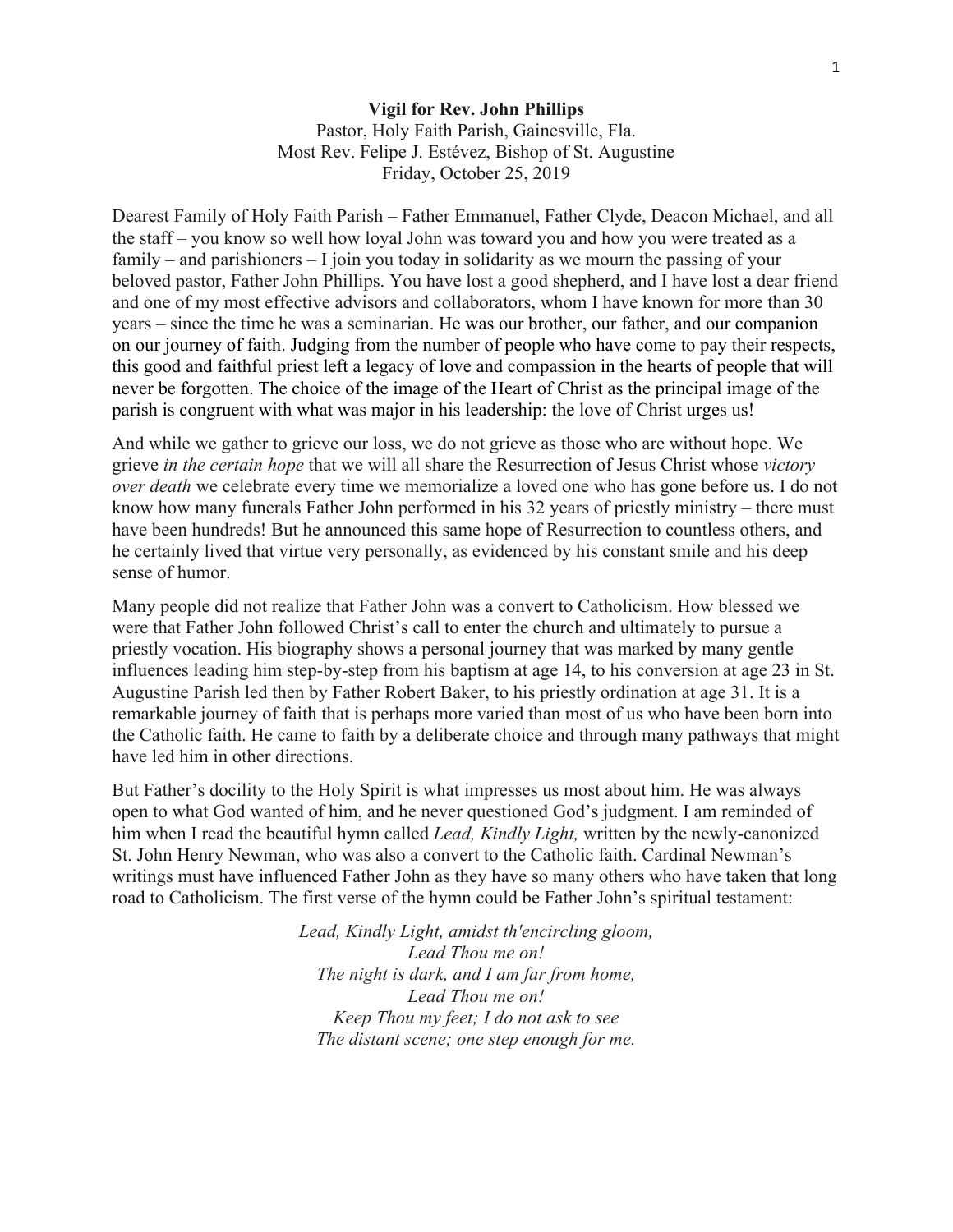This, I believe, is the story of Father John's spiritual journey: taking things one step at a time, trusting in the Lord's guidance, lovingly embracing all that God asked of him. That was the witness of a beautiful and holy priest whose life we celebrate even as we grieve for him.

I met John when I was rector of the Major Seminary. He impressed me by his humility and kindness and transparency in sharing his weaknesses. He was highly esteemed by Bishop John J. Snyder. In my first year as ordinary of this diocese in 2011, I consulted Bishop Snyder on choosing a Vicar General. He gave me FatherPhillips' name as his choice. I did not ask John to do this service, for I did not want to overburden him with travelling long distances for meetings, but I appointed him dean of the very extended Deanery of Gainesville.

He excelled as a dean and revealed his magnificent talents in human relations, in guiding difficult situations with such tact and prudence, in providing incredible availability of presence to multiple events. He only said no to a call of mine once. It was to become a pastor of a very large parish on the East coast of Florida. Today, I understand better his position: it was his great loyalty to the parishioners of Holy Faith and his realization that the parish hall was an important priority that needed his care. You all know how this project brought him such deep satisfaction for its magnificent completion.

A very important aspect of a priest's spiritual journey is his ministry assignments. God always gives special graces for the priest in every place he is sent. For a diocesan priest, each parish is an important step on his spiritual journey. After two short parish assignments as a parochial vicar, Father John was made pastor of Holy Faith in 2002. And it seems incredible to me that this was both his first parish as pastor and also the last assignment of his faithful priestly life. It was at Holy Faith that he lived out the majority of his priestly ministry.

The people of this community were truly blessed to receive *the full gift of his mature priesthood* for 17 years. Even though he died very young by today's standards, we know that God does not judge us by the number of our years but by the quality of the life we put into those years. Certainly, Father John flourished in his priestly vocation and gave everything he had in his care for all during his time at Holy Faith.

He was, in every way, a dedicated servant priest reflecting a Franciscan humility and one of the kindest men I ever knew. His compassionate heart extended not only to his parishioners but also to the poor, suffering, and marginalized people in our community and beyond such as a school in Guatemala, the Comboni missions and many others. He wanted Holy Faith to be a *Parish of Compassion* at the heart of Gainesville, and it became that kind of parish thanks to his leadership. And I will always be grateful that he was such a fervent advocate for victims of abuse as well.

Psalm 103 from our readings tonight reminds us that we all need God's mercy and that Father John's heart of compassion is indeed the very *heart of our Heavenly Father*:

As a father has compassion on his children, so the LORD has compassion on those who fear him. For he knows how we are formed, remembers that we are dust. As for man, his days are like the grass; he blossoms like a flower in the field.